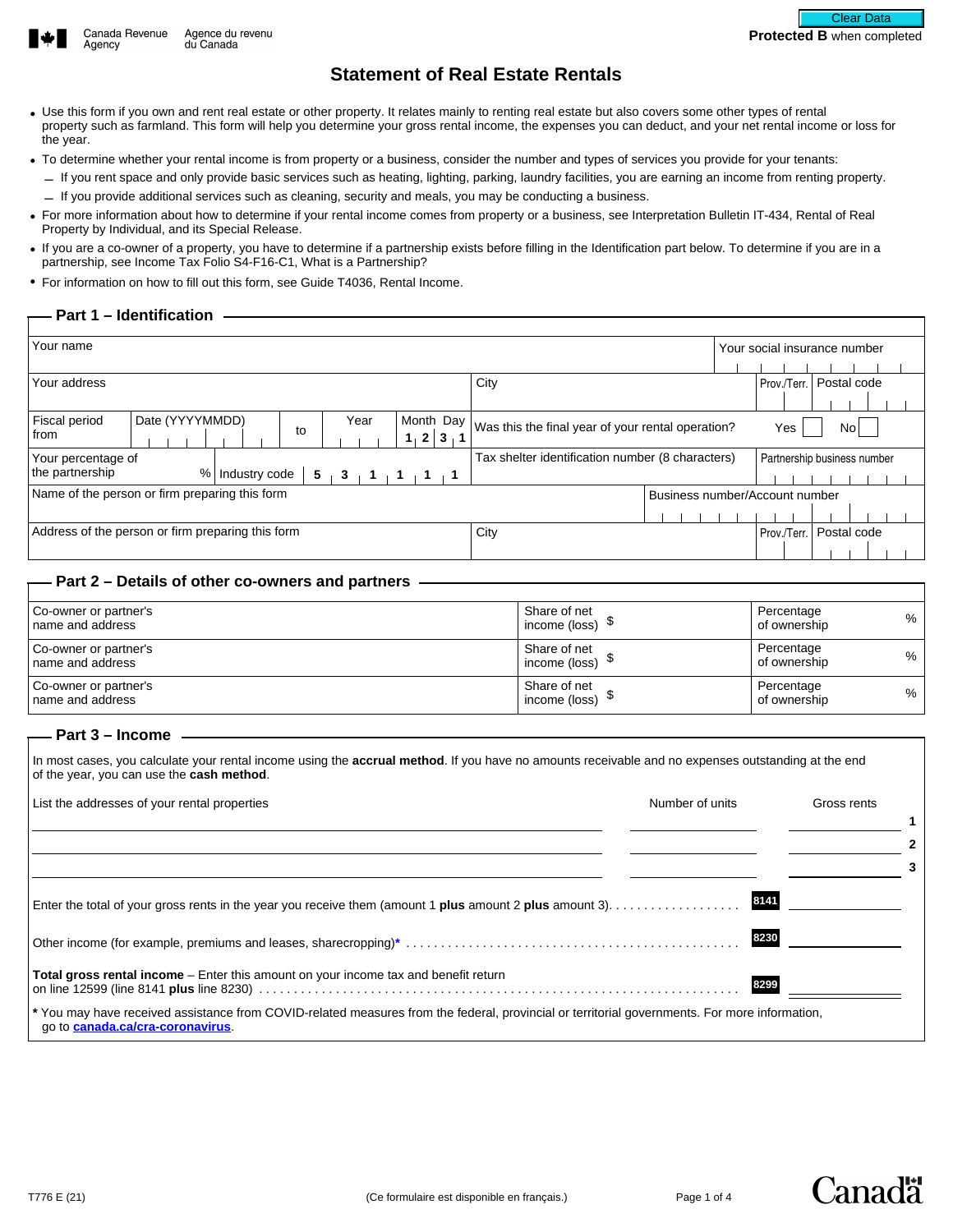| – Part 4 – Expenses – <u>– 2000 – Part 4</u>                                                                                                                                                                                                    |                |                                       |      |    |
|-------------------------------------------------------------------------------------------------------------------------------------------------------------------------------------------------------------------------------------------------|----------------|---------------------------------------|------|----|
|                                                                                                                                                                                                                                                 | Total expenses | Personal portion                      |      |    |
| 8521                                                                                                                                                                                                                                            |                |                                       |      |    |
| 8690                                                                                                                                                                                                                                            |                |                                       |      |    |
|                                                                                                                                                                                                                                                 |                |                                       |      |    |
|                                                                                                                                                                                                                                                 |                |                                       |      |    |
| 8860<br>Professional fees (includes legal and accounting fees)                                                                                                                                                                                  |                |                                       |      |    |
| 8871<br>8960                                                                                                                                                                                                                                    |                |                                       |      |    |
| Salaries, wages and benefits (including employer's contributions) 9060                                                                                                                                                                          |                |                                       |      |    |
| 9180                                                                                                                                                                                                                                            |                |                                       |      |    |
|                                                                                                                                                                                                                                                 |                |                                       |      |    |
|                                                                                                                                                                                                                                                 |                |                                       |      |    |
| Motor vehicle expenses (not including capital cost allowance) 9281                                                                                                                                                                              |                |                                       |      |    |
| 9270                                                                                                                                                                                                                                            |                |                                       |      |    |
| Total expenses (add the lines listed under "Total expenses")                                                                                                                                                                                    | A              |                                       |      |    |
| Total for personal portion (add the lines listed under "Personal portion")                                                                                                                                                                      | 9949           |                                       |      |    |
|                                                                                                                                                                                                                                                 |                |                                       |      |    |
| Net income (loss) before adjustments (total gross rental income from line 8299 minus deductible expenses from amount 4) 8869                                                                                                                    |                |                                       |      |    |
|                                                                                                                                                                                                                                                 |                |                                       |      | 5  |
| Other expenses of the co-owner – other deductible expenses you have as a co-owner which you did not deduct elsewhere 8845                                                                                                                       |                |                                       |      |    |
|                                                                                                                                                                                                                                                 |                |                                       |      | 6  |
|                                                                                                                                                                                                                                                 |                | Subtotal (amount 5 minus line 9945) _ |      |    |
| Recaptured capital cost allowance (co-owners – enter your share of the amount)                                                                                                                                                                  |                |                                       | 9947 |    |
|                                                                                                                                                                                                                                                 |                |                                       |      | 7  |
|                                                                                                                                                                                                                                                 |                |                                       |      |    |
|                                                                                                                                                                                                                                                 |                |                                       | 9948 |    |
|                                                                                                                                                                                                                                                 |                |                                       |      | 8  |
|                                                                                                                                                                                                                                                 |                |                                       | 9936 |    |
|                                                                                                                                                                                                                                                 |                |                                       |      |    |
|                                                                                                                                                                                                                                                 |                |                                       |      | 9  |
| If you are a sole proprietor or a co-owner enter this amount on line 9946.                                                                                                                                                                      |                |                                       |      |    |
| <b>Partnerships</b>                                                                                                                                                                                                                             |                |                                       |      |    |
|                                                                                                                                                                                                                                                 |                |                                       |      | 10 |
|                                                                                                                                                                                                                                                 |                |                                       | 9974 |    |
|                                                                                                                                                                                                                                                 |                |                                       | 9943 |    |
| Your net income (loss) - For sole proprietors or co-owners, enter this amount on your income tax and benefit return<br>on line 12600. For partnerships, enter the result of amount 10 plus line 9974 minus line 9943. Enter this amount on your |                |                                       | 9946 |    |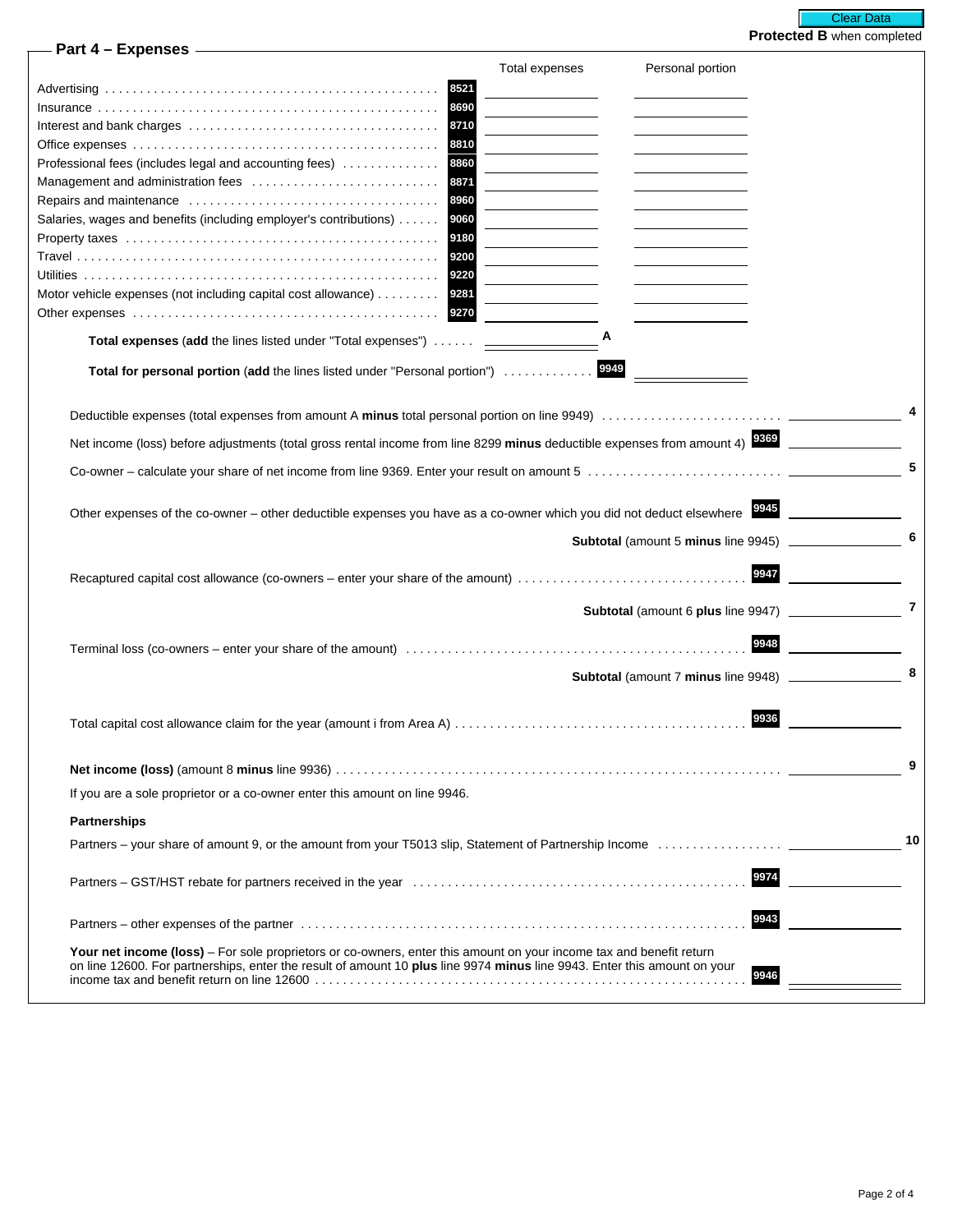#### **Protected B** when completed

#### **Area A** – **Calculation of capital cost allowance (CCA) claim**

| Class<br>number | Undepreciated<br>capital cost (UCC)<br>at the start of the year | Cost of additions<br>in the year<br>(see Areas B and C<br>below) | Cost of additions<br>from column 3 which<br>are AllPs or ZEVs<br>(property must be<br>available for use in<br>the year)<br>Note 1 | Proceeds of<br>dispositions<br>in the year (see<br>Areas D and E<br>below) | UCC after additions<br>and dispositions<br>$\left(\text{col. } 2 \text{ plus col. } 3\right)$<br>$minus$ col. 5) | Proceeds of<br>dispositions<br>available to reduce<br>additions of AllPs<br>and ZEVs (col. 5<br>minus col. 3, plus<br>col. 4). If negative,<br>enter "0"<br>Note 2 | UCC adjustment for<br>current-year<br>additions of AllPs<br>and ZEVs (col. 4<br>$minus$ col. $7)$<br>multiplied by the<br>relevant factor. If<br>negative, enter "0"<br>Note 3 | Adjustment for<br>current-year additions<br>subject to the half-<br>year rule.<br>1/2 multiplied by (col.<br>3 minus col. 4 minus<br>col. 5). If negative,<br>enter "0" | 10<br>Base amount<br>for CCA<br>(col. 6 plus col. 8)<br>minus col. 9) | 11<br><b>CCA</b><br>rate | 12<br>CCA for the year<br>(col. 10 multiplied<br>by col. 11 or a lower<br>amount) | 13<br>UCC at the end of<br>the year<br>(col. 6 minus<br>col. 12) |
|-----------------|-----------------------------------------------------------------|------------------------------------------------------------------|-----------------------------------------------------------------------------------------------------------------------------------|----------------------------------------------------------------------------|------------------------------------------------------------------------------------------------------------------|--------------------------------------------------------------------------------------------------------------------------------------------------------------------|--------------------------------------------------------------------------------------------------------------------------------------------------------------------------------|-------------------------------------------------------------------------------------------------------------------------------------------------------------------------|-----------------------------------------------------------------------|--------------------------|-----------------------------------------------------------------------------------|------------------------------------------------------------------|
|                 |                                                                 |                                                                  |                                                                                                                                   |                                                                            |                                                                                                                  |                                                                                                                                                                    |                                                                                                                                                                                |                                                                                                                                                                         |                                                                       |                          |                                                                                   |                                                                  |
|                 |                                                                 |                                                                  |                                                                                                                                   |                                                                            |                                                                                                                  |                                                                                                                                                                    |                                                                                                                                                                                |                                                                                                                                                                         |                                                                       |                          |                                                                                   |                                                                  |
|                 |                                                                 |                                                                  |                                                                                                                                   |                                                                            |                                                                                                                  |                                                                                                                                                                    |                                                                                                                                                                                |                                                                                                                                                                         |                                                                       |                          |                                                                                   |                                                                  |
|                 |                                                                 |                                                                  |                                                                                                                                   |                                                                            |                                                                                                                  |                                                                                                                                                                    |                                                                                                                                                                                |                                                                                                                                                                         |                                                                       |                          |                                                                                   |                                                                  |
|                 |                                                                 |                                                                  |                                                                                                                                   |                                                                            |                                                                                                                  |                                                                                                                                                                    |                                                                                                                                                                                |                                                                                                                                                                         |                                                                       |                          |                                                                                   |                                                                  |
|                 |                                                                 |                                                                  |                                                                                                                                   |                                                                            |                                                                                                                  |                                                                                                                                                                    |                                                                                                                                                                                |                                                                                                                                                                         |                                                                       |                          |                                                                                   |                                                                  |
|                 |                                                                 |                                                                  |                                                                                                                                   |                                                                            |                                                                                                                  |                                                                                                                                                                    |                                                                                                                                                                                | Total CCA claim for the year**: Total of column 12 (enter the amount on line 9936 of Part 4, $\blacktriangleright$                                                      |                                                                       |                          |                                                                                   |                                                                  |

**Total CCA claim for the year\*\*: Total of column 12** (enter the amount on line 9936 of Part 4, ▶ |<br>amount i **minus** any personal part and any CCA for business-use-of-home expenses<sup>\*\*\*</sup>)

- If you have a negative amount in column 6, add it to income as a recapture under "Recaptured capital cost allowance" on line 9947. If no property is left in the class and there is a positive amount in the column, deduct the amount from your income as a terminal loss under "Terminal loss" on line 9948. Recapture and terminal loss do not apply to a Class 10.1 property. For more information, read Chapter 3 of Guide T4036.
- \*\* For information on CCA for "Calculating business-use-of-home expenses," see "Special situations" in Chapter 4 of Guide T4002, Self-employed Business, Professional, Commission, Farming, and Fishing Income. To help you calculate the CCA, see the calculation charts in Areas B to F.
- \*\*\* Sole proprietors and partnerships enter the total CCA claim for the year from amount i on line 9936. Co-owners – enter only your share of the total CCA claim for the year from amount i on line 9936.
- Note 1: Columns 4, 7 and 8 apply only to accelerated investment incentive properties (AIIPs) (see Regulation 1104(4) of the federal Income Tax Regulations for the definition), zero-emission vehicles (ZEVs), zeroemission passenger vehicles (ZEPVs) and other eligible zero-emission automotive equipment and vehicles that become available for use in the year. In this chart, ZEV represents ZEV, ZEPV and other eligible zero-emission automotive equipment and vehicles. An AIIP is a property (other than ZEV) that you acquired after November 20, 2018, and became available for use before 2028. A ZEV is a motor vehicle included in Class 54 or 55 that you acquired after March 18, 2019, and became available for use before 2028, or eligible zero-emission automotive equipment and vehicles included in Class 56 acquired after March 1, 2020, and that became available for use before 2028. For more information, see Guide T4036.
- Note 2: The proceeds of disposition of a ZEPV that has been included in Class 54 and that is subject to the \$55,000 capital cost limit will be adjusted based on a factor equal to the capital cost limit of \$55,000 as a proportion of the actual cost of the vehicle. For dispositions after July 29, 2019, you will have to adjust the actual cost of the vehicle for any payments or repayments of government assistance that you may have received or repaid in respect of the vehicle. For more information on proceeds of disposition, read "Class 54 (30%)" in Guide T4036.
- Note 3: The relevant factors for properties available for use before 2024 are 2 1/3 (Classes 43.1, 54 and 56), 1 1/2 (Class 55), 1 (Classes 43.2 and 53), 0 (Classes 12 and 13) and 1/2 for the remaining AIIPs.

For more information on AIIPs, CCA, ZEVs and ZEPVs, see Guide T4036 or go to **[canada.ca/taxes-accelerated-investment-income](http://www.canada.ca/taxes-accelerated-investment-income)**.

#### **Area B** – **Equipment additions in the year**

| Class<br>number                                                | Property details | Total cost | Personal portion<br>(if applicable) | Rental portion<br>(col. 3 minus<br>col. 4) |  |  |  |
|----------------------------------------------------------------|------------------|------------|-------------------------------------|--------------------------------------------|--|--|--|
|                                                                |                  |            |                                     |                                            |  |  |  |
|                                                                |                  |            |                                     |                                            |  |  |  |
|                                                                |                  |            |                                     |                                            |  |  |  |
| Total equipment additions in the year (total of column 5) 9925 |                  |            |                                     |                                            |  |  |  |